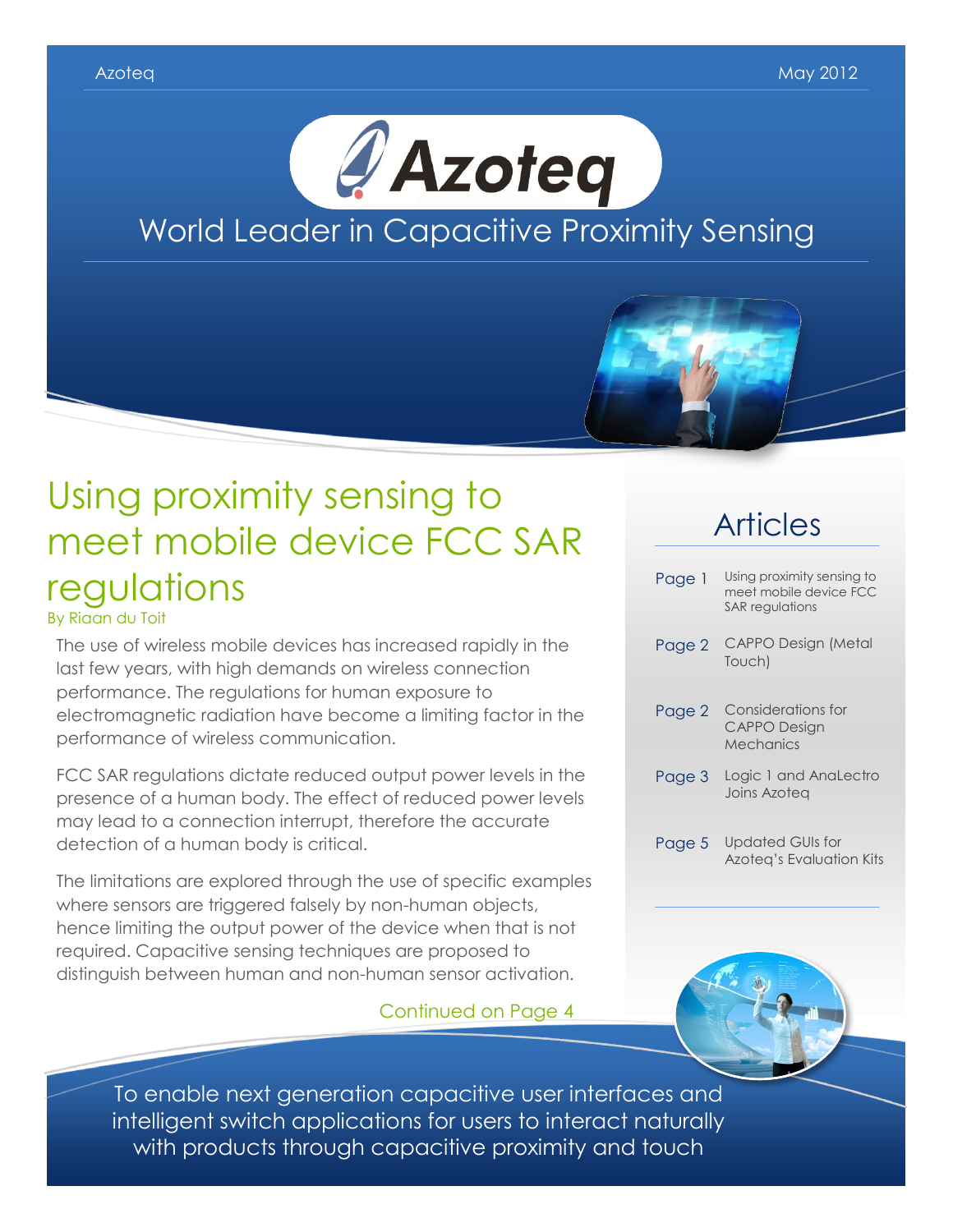## CAPPO Design (Metal Touch)

Traditional capacitive touch sensing has several advantages which include: reduced cost, no mechanical moving parts, low power, systems can be waterproofed without the need for additional mechanical considerations when adding buttons which leaves the product with a professional finish. There are, however, some limitations which can still be addressed by capacitive sensing, but in another form: CAPPO.

The advantages of CAPPO over traditional capacitive sensing are:

- Water does not affect the capacitive sensing. For traditional capacitive sensing, special design considerations have to be met for applications that can get water / other contaminants on the sensor.
- Users can wear gloves (even thick ones).
- Allows modern stainless steel or aluminum look.
- Higher RF immunity.
- Very robust since a small force is required for an actuation.
- Braille-friendly touch sensing.



### Button Size

The buttons are recommended to have an area of at least 80 mm<sup>2</sup> (absolute minimum size)

| <b>Particular</b> | - Conductive Overlay / Top-cover |
|-------------------|----------------------------------|
|                   | - Spacer layer                   |
|                   | PCB with sensor pads             |
|                   | Mechanical Bracket/ support      |
|                   |                                  |
|                   |                                  |
|                   |                                  |
|                   |                                  |
|                   |                                  |
|                   |                                  |
|                   |                                  |
|                   |                                  |
|                   |                                  |
|                   |                                  |

## Considerations for CAPPO Design **Mechanics**

Some considerations to keep in mind when designing CAPPO Hardware are:

- 1. Top Cover (thickness & material)
- 2. Spacer layer (thickness & material)
- 3. Adhesion of layers
- 4. Buttons (routing & spacing)
- 5. Size of the buttons (sensor pads) & holes in spacer layer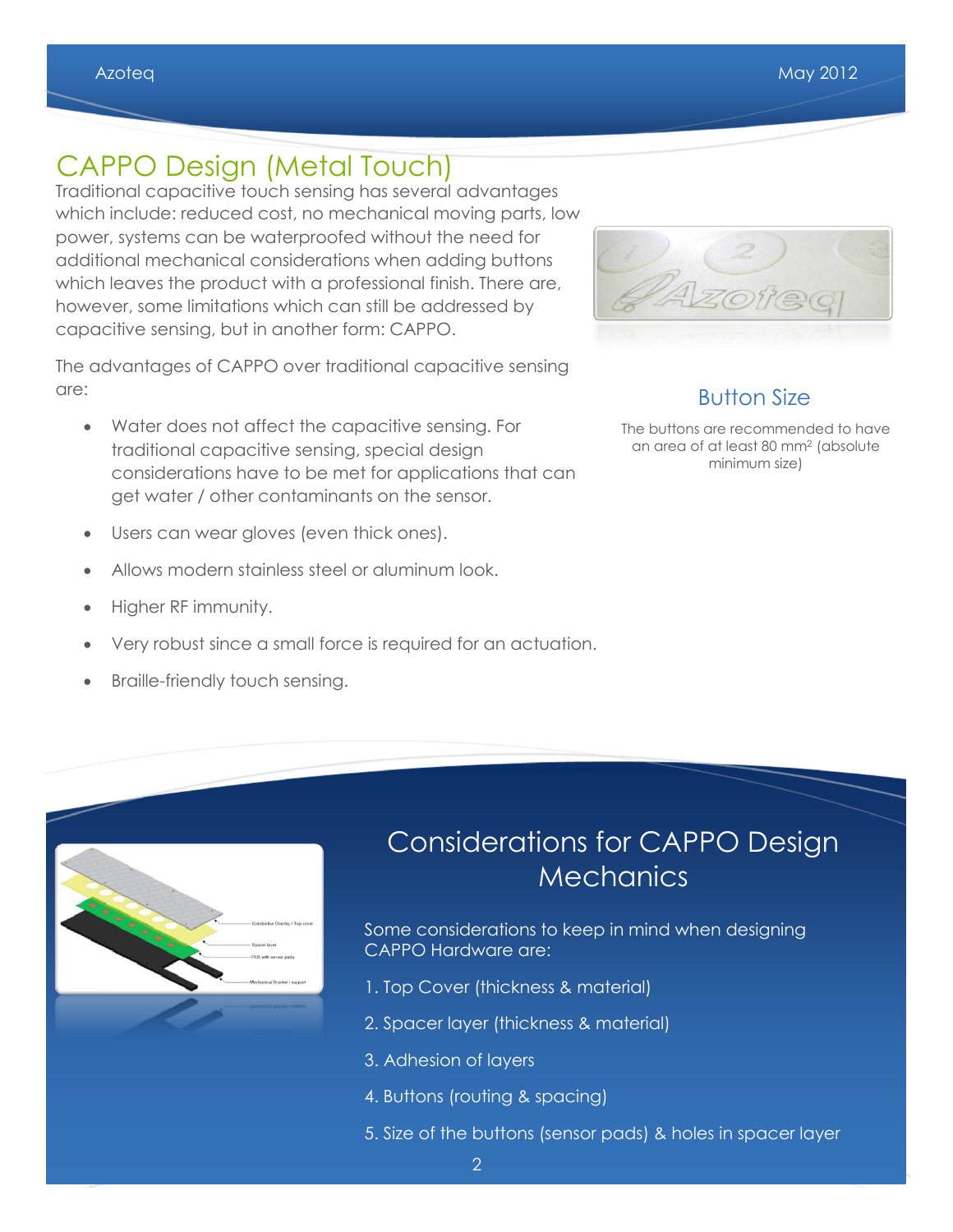## Logic 1 and AnaLectro Joins Azoteq's Expanding Representative Network

Logic 1 and AnaLectro have been appointed to represent Azoteq in Texas, Louisiana, Oklahoma, Arkansas, New York, New Jersey and Pennsylvania.

Azoteq is represented in all the major US markets, central Europe and has an extensive Asian coverage.

Azoteq's ProxSense® offers the most sensitive capacitive sensing solutions with the highest signal to noise ratio (>1000:1) in the market today. The high sensitivity enables proximity sensing up to 300mm and the ability to implement touch solutions that can work through 20mm cover materials.

"Azoteq partnered with Logic 1 and AnaLectro because they have excellent teams with vast experience and access to key customers", said Kobus Marneweck, Azoteq's VP of Marketing.

"Logic 1 is excited about our alliance with Azoteq. We believe there is a large untapped market for this technology, and we look forward to working with our key customers and Azoteq to bring leading edge proximity and touch solutions into real world consumer and industrial products" said David Lykes of Logic 1.

"AnaLectro is excited to be able to offer our customers Azoteq's unique capacitive sensing solutions. The ProxSense® product line will offer our customers a competitive advantage in the industries they serve," said Kevin Corcoran of AnaLectro.

#### **About Logic 1:**

As a Manufacturer's Representative, Logic 1 has over 30 years of technical sales experience supporting complex designs at major electronics based OEM's and Distribution accounts throughout Arkansas, Louisiana, Oklahoma and Texas.

#### **About AnaLectro:**

AnaLectro Technical Representatives represent state of the art sensor and instrumentation manufacturers providing Precision Measurement Solutions for Testing, Manufacturing and OEM applications.

AnaLectro has served the Mid-Atlantic Region for over 25 years providing their customers with innovative and cost effective solutions to the most demanding measurement applications.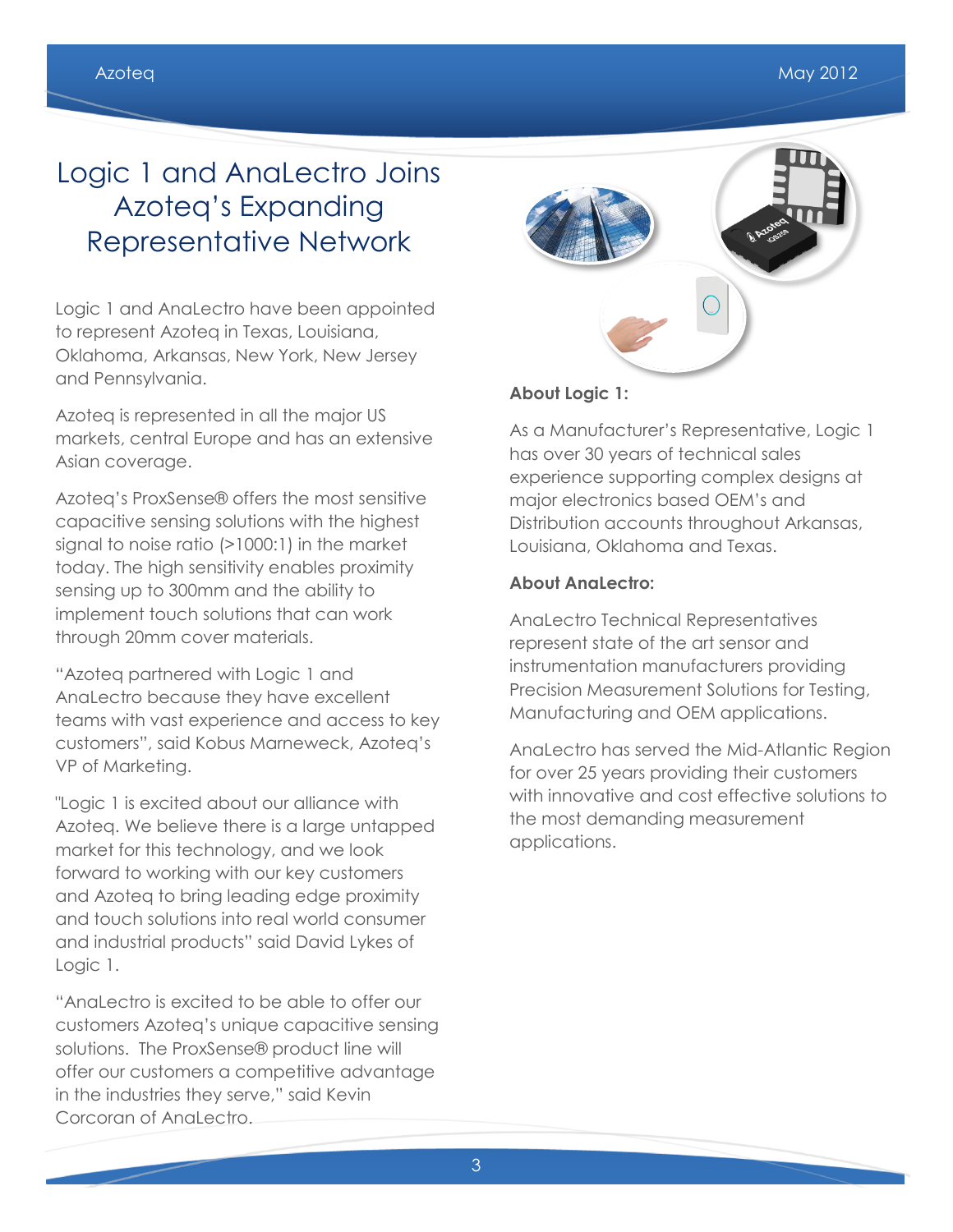#### Continued from page 1

#### **FCC Specific absorption rate regulations**

The regulations imposed by the FCC (Federal Communications Commission) define a specific absorption rate (SAR), which is a safe measure of the rate at which RF signals are absorbed by the human body. Designers of wireless mobile devices tend to prefer higher output power levels for optimal performance of their product.

By adhering to the FCC SAR regulations, output power is reduced in cases where it is required, although also due to a variety of false triggers. Dropped connections and degraded upload performance are more likely to occur as a result of lowered wireless signal output power. The rejection of false triggers is a key aspect of optimizing the performance of a wireless connection.

Solutions are required to distinguish between relevant activations and false activations. Offered in this article are techniques dependent on human behavior and human capability. Proposed is the use of multiple capacitive sensors with advanced adaptive characteristics, strategically placed in order to effectively solve the problem at hand.

#### **Capacitive sensing**

As opposed to IR solutions, capacitive sensing technology is preferred because of lower power consumption, the fact that an aperture is not essential and that it is not sensitive to ambient light conditions. Additional advantages include the small real estate required for the sensor and the low cost of such a solution.

Capacitive sensing can be done between a single electrode and the circuit common ground (self-capacitance), or between two electrodes (mutual capacitance). Each method has its advantages, but because of the largely variable parasitic capacitance between the circuit common ground and earth in mobile devices, mutual capacitance techniques are preferred.

The sensitivity of capacitive sensors is highly adjustable.



### Distinguishing human vs.non-human objects

It is relatively simple to prove that it is impossible to distinguish between human and non-human triggers by observing capacitance in one dimension only.

The figure above shows an example where a sensor is placed on a human lap and then on an earthed metal sheet.

The difference in capacitive effect is much too small to distinguish, especially with the variance in proximity and human body characteristics.

To distinguish between human and metal plates, some possible solutions are:

- Use a multi-channel sensor instead of single channel sensor
- Use a Boolean condition that has to be true amongst all three channels to avoid a wrong trigger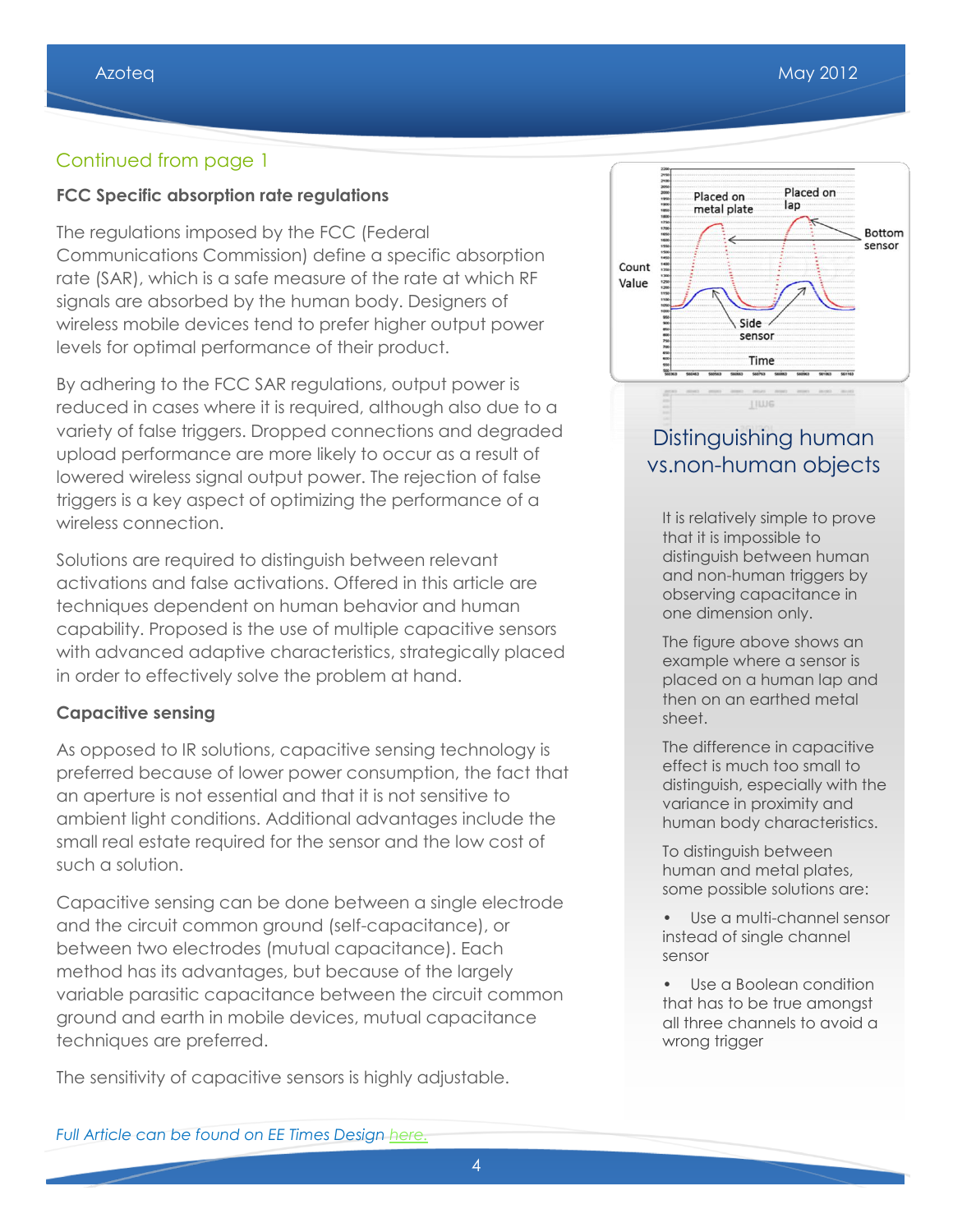Azoteq May 2012

## Updated GUIs for Azoteq's Evaluation Kits

Azoteq now has updated GUIs for most of the Evaluation Kits!

Please be sure to check to see that you have the latest software from Azoteq.

The GUI software can be downloaded at Azoteq's website. It is located at the Design Tab under Software & Tools.

Here is a list of the GUIs that have been updated:

IQS127, IQS128, IQS132/133/143,

IQS243, IQS253, IQS142, IQS259,

IQS121, IQS152, IQS158, IQS316



To stream data from the evaluation kits to the GUI, the use of the DS100 or CT200 is required.

#### Sales

Azoteq International Jean Viljoen +27 21 863 0033 jean.viljoen@azoteq.com

#### Representatives

USA- Southern California O'Donnell South +1 310 781 2255 sales@odas.com

USA- Northern California O'Donnell Associates North +1 408 456 2950 wepich@odonnell.com

Europe – UK, Ireland Clere Electronics +44 (0) 1635 291666 peb@clere.com

Azoteq USA Kobus Marneweck +1 512 538 1995 kobusm@azoteq.com

USA- GA, NC, SC, TN, MS, AL Quantum Marketing, Inc +1 310 781 2255 jeannette.ayerbe@qmirep.com

USA- TX, LA, OK, AR Logic 1 Sales +1 512 656 4686 david\_lykes@logic1sales.com

Azoteq Asia Lina Yu +86 (138) 2696 0845 linayu@azoteq.com.cn

> USA- PA, NY, NJ, DE, WV, VA, MA AnaLectro +1 856 795 6676 sales@analectro.com

Central Europe ActiveRep GmbH +49 (0) 812 2227 9270 +49 (0) 171 3098 721 brendon.hutton@activerep.com